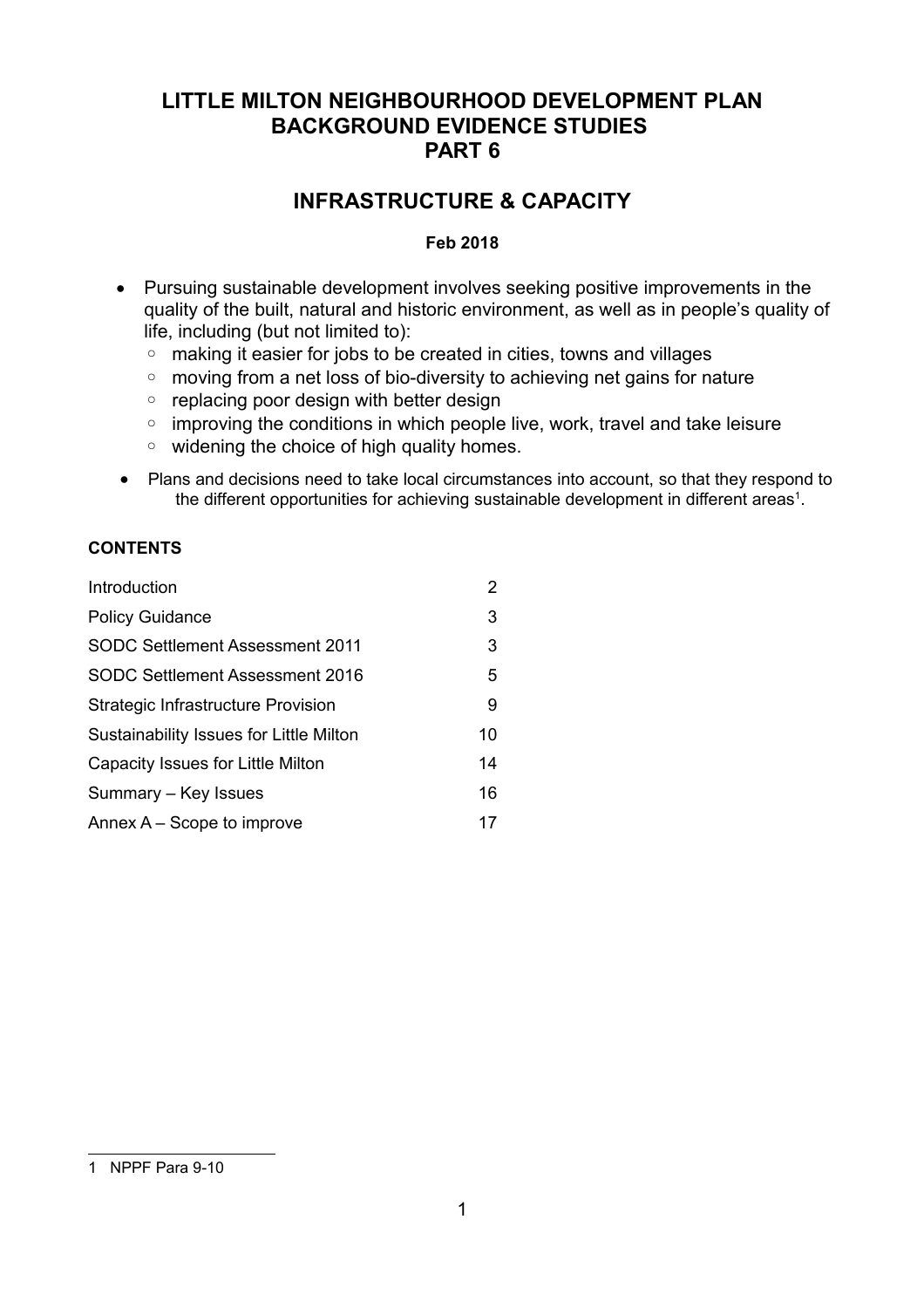## **Introduction**

Sustainability is a thread which runs through the whole Neighbourhood Plan, and all development must be sustainable in the medium term. This is a fundamental requirement of the National Planning Policy Framework.

As part of the emerging Local Plan process, over the last five years SODC has developed two Sustainability Assessments for the district, both of which are long and complex documents.

SODC's Settlement Assessment March 2011 scored all towns and villages for facilities and amenities and divided them into towns, larger villages, smaller villages, and other villages. [Click](http://www.southoxon.gov.uk/sites/default/files/Settlement%20Assessment%20March%202011_2.pdf) [here to view.](http://www.southoxon.gov.uk/sites/default/files/Settlement%20Assessment%20March%202011_2.pdf)

"The settlement assessment<sup>[2](#page-1-0)</sup> provides a robust evidence base on which the strategy can be applied to determine the classification of settlements. This assessment weights towns and villages according to a facilities and amenities scoring system."

It is upon this assessment that SODC based its policy CSR1<sup>[3](#page-1-1)</sup> which decided how much housing each type of settlement could sustain. The Core Strategy then stated that the proportional allocation [of houses] will be modified by consideration of factors such as:

- the individual vision for each village
- the existence of designations such as Green Belt and AONB,
- the individual sustainability credentials of villages in relation to local facilities and transport links, and
- the existence of particular local needs and opportunities.

It is clear that the 2011 assessment and the later one done in 2016 (see below) must be key references for our own assessments of sustainability and capacity.

The underlying questions are:

- 1. Does our village have the capacity to take on housing and thus population growth and, if so, to what level?
- 2. Is such growth sustainable?

Careful evidence-based judgements need to be made to answer these questions. Sustainability and Capacity criteria would appear to become of greater significance the smaller the community. The key ways a Neighbourhood Development Plan can help contribute to meeting the objectives of sustainable development are:

- to include policies which relate to the environmental, social and economic aspects of the parish
- to set out a coherent local strategy for the development of the parish considering housing, employment, recreation, community facilities and environment aspects.
- to sets policies to ensure that development is supported by an appropriate infrastructure, including environmental enhancement and mitigation to that ensure development will contributes positively to the character of the village
- to support the protection and enhancement of local facilities and infrastructure

Ultimately three factors must be looked at before deciding on the Neighbourhood Development Plan (NDP) content:

<span id="page-1-0"></span><sup>2</sup> SODC Settlement Assessment 2011

<span id="page-1-1"></span><sup>3</sup> SODC Core Strategy 2012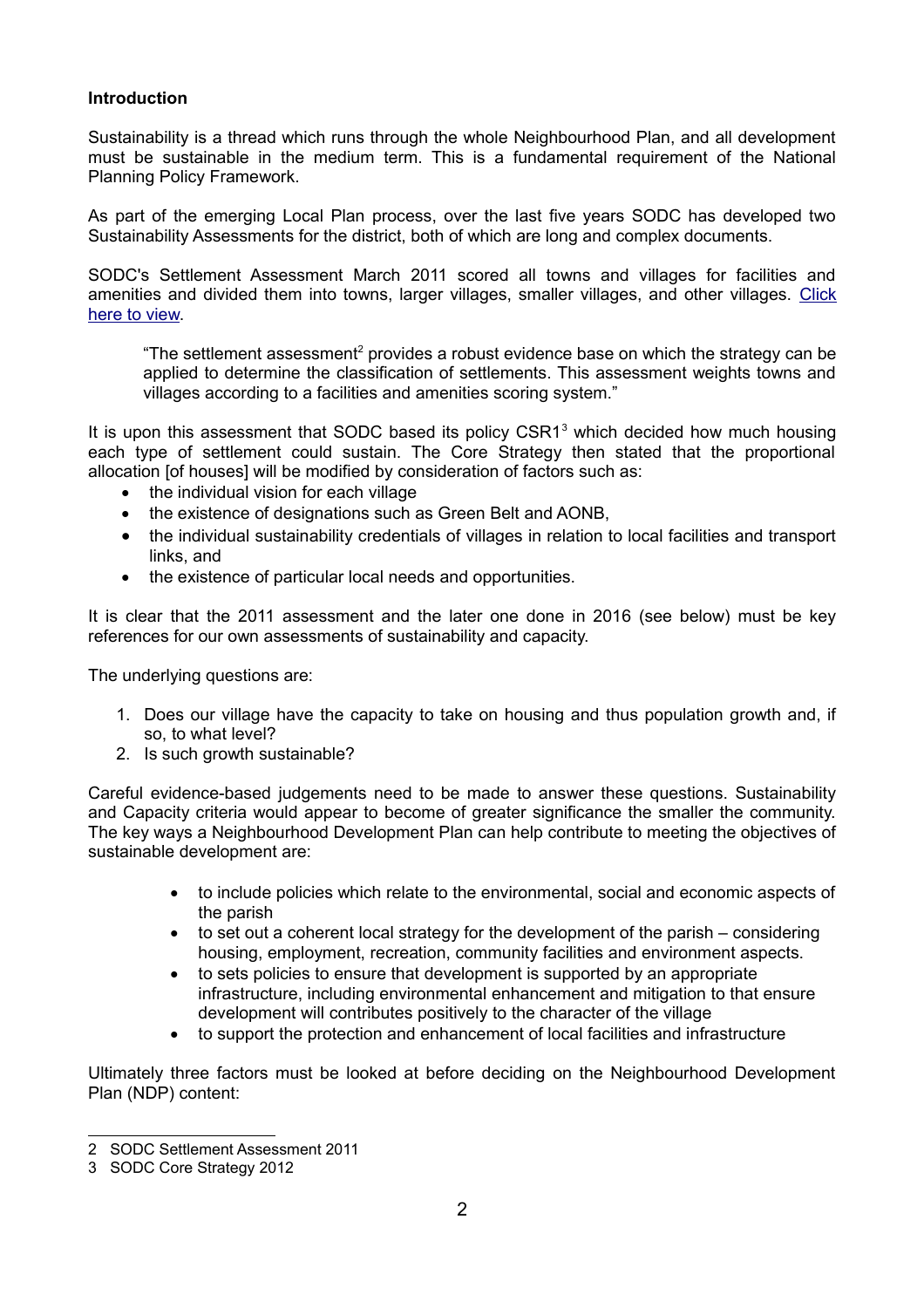- 1. Housing need in terms of need (the demand)
- 2. What is sustainable
- 3. What can realistically be delivered in terms of capacity

They are all inter-linked and each cannot be examined in isolation from the others

# **Policy Guidance**

Planning Practice Guidance states:

… that all plan-making and decision-taking should help to achieve sustainable development. A qualifying body must demonstrate how its plan... will contribute to improvements in environmental, economic and social conditions or that consideration has been given to how any potential adverse effects arising from the proposals may be prevented, reduced or offset (referred to as mitigation measures).

In order to demonstrate that a draft neighbourhood plan... contributes to sustainable development, sufficient and proportionate evidence should be presented on how the draft neighbourhood plan or Order guides development to sustainable solutions. There is no legal requirement for a neighbourhood plan to have a [sustainability appraisal.](http://planningguidance.communities.gov.uk/blog/guidance/strategic-environmental-assessment-and-sustainability-appraisal/) However, qualifying bodies may find this a useful approach for demonstrating how their draft plan or order meets the basic condition.

Sustainability, as defined in the ministerial foreword to the NPPF for example, relates to the interaction between society, the economy and the environment. Housing development needs to consider these three interlocking issues.

# **SODC'S SETTLEMENT ASSESSMENT 2011**

SODC scored all settlements on 24 criteria as follows:

|                |                                                                | <b>Little Milton 2011</b><br><b>Assessment</b> | <b>Little Milton 2016</b><br><b>Re-Assessment</b> |
|----------------|----------------------------------------------------------------|------------------------------------------------|---------------------------------------------------|
|                | Settlements that provide employment to<br>50 or more people    |                                                |                                                   |
| $\overline{2}$ | Settlements that provide employment to<br>250 or more people   |                                                |                                                   |
| 3              | Settlements that provide employment to<br>1000 or more people. |                                                |                                                   |
| 4              | Primary school                                                 | 1                                              | 1                                                 |
| 5              | Secondary school                                               |                                                |                                                   |
| 6              | Doctors' surgery                                               |                                                |                                                   |
| $\overline{7}$ | Dentists' surgery                                              |                                                |                                                   |
| 8              | <b>Public Park or Garden</b>                                   | 1                                              |                                                   |
| 9              | Village or community hall                                      | 1                                              |                                                   |
| 10             | Leisure facility (indoor)                                      |                                                |                                                   |
| 11             | Supermarket or grocery store                                   |                                                |                                                   |
| 12             | 1-4 other retail services                                      |                                                |                                                   |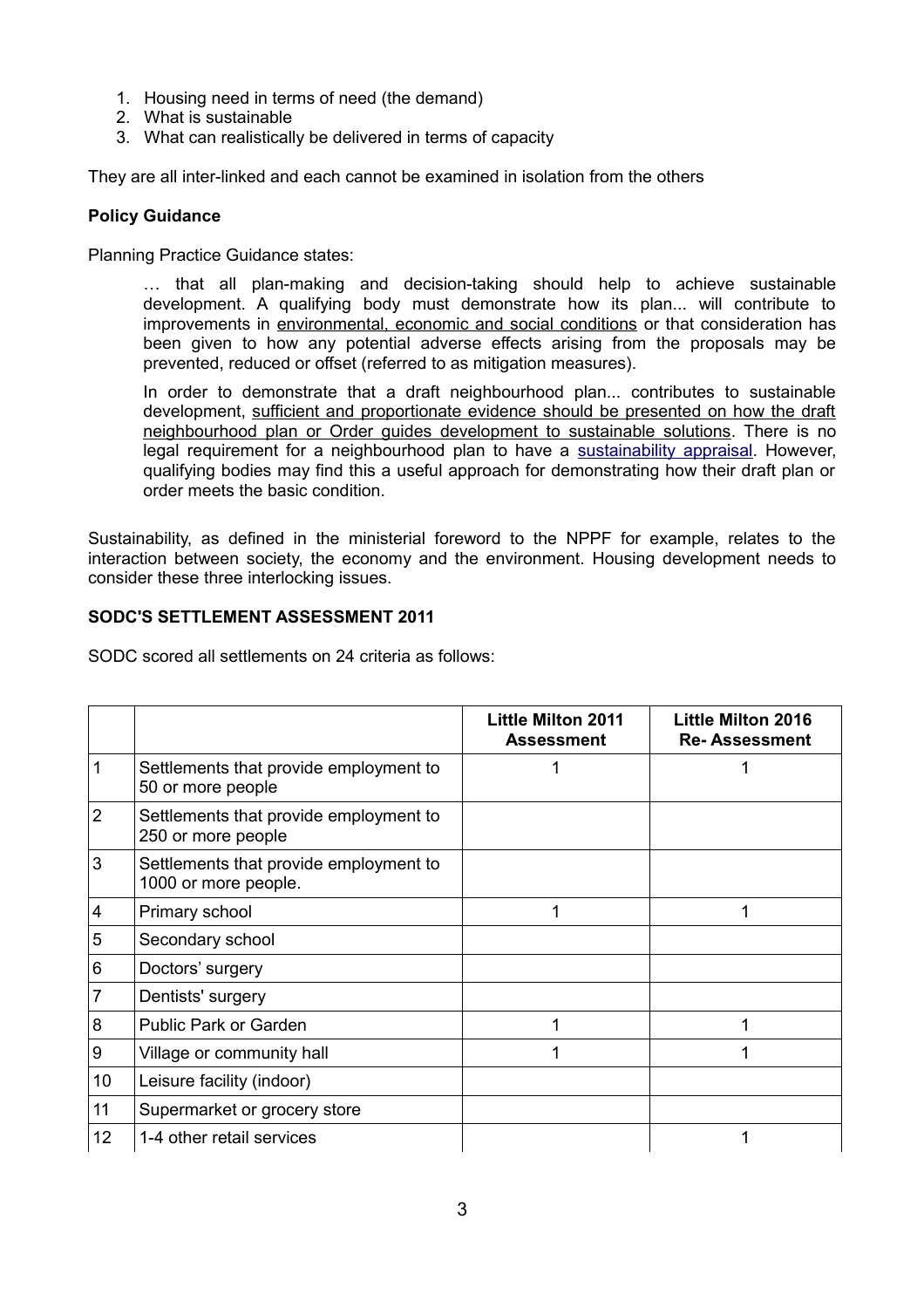| 13 | 5-24 other retail services                                                                                                                                                     |   |   |
|----|--------------------------------------------------------------------------------------------------------------------------------------------------------------------------------|---|---|
| 14 | 25 or more retail services.                                                                                                                                                    |   |   |
| 15 | Pub                                                                                                                                                                            | 1 | 1 |
| 16 | Bank or building society                                                                                                                                                       |   |   |
| 17 | Pharmacy                                                                                                                                                                       |   |   |
| 18 | Post Office                                                                                                                                                                    | 1 | 1 |
| 19 | Population greater than 1,000 people                                                                                                                                           |   |   |
| 20 | Population greater than 3,000 people                                                                                                                                           |   |   |
| 21 | Hospital                                                                                                                                                                       |   |   |
| 22 | Within 5 km of a larger service village or<br>town following a cycle network                                                                                                   |   |   |
| 23 | Bus stop or train station with an hourly or<br>more frequent service to and from a town<br>or city centre                                                                      |   |   |
| 24 | Bus stop with an hourly or more frequent<br>service and with a journey time of no<br>more than 30 mins each way, to and from<br>a hospital with $A + E$ or Minor Injuries Unit |   |   |
|    | <b>TOTAL SCORE</b>                                                                                                                                                             | 6 | 7 |

The range of scoring was as follows:

| <b>Towns</b>     | $23 - 24$ |
|------------------|-----------|
| Larger villages  | 12-19     |
| Smaller villages | $3 - 12$  |
| Other villages   | $0 - 3$   |

It can be seen that our village has a relatively low score against these criteria.

## **So where is Little Milton in the 2011 Settlement Hierarchy?**

South Oxfordshire comprises the following settlements:

| Towns                   | 4  |
|-------------------------|----|
| Larger Villages         | 12 |
| <b>Smaller Villages</b> | 58 |
| Other villages          | 44 |

In terms of population, Little Milton is No 41 in the smaller village hierarchy, No 1 being the largest smaller village = Shiplake with a population of 1954.

**I**n terms of settlement assessment scoring, we were No 19 in the hierarchy out of the 58 smaller villages. Does size matter? There is no definite correlation between number of dwellings and points scored. The ratio of dwellings per point scored varies between 10 and 88, with an average of 37. This indicates that some small villages score relatively highly and conversely some larger villages have relatively low scores.

If we were an average village, we would expect to score 5 points; we actually score 7.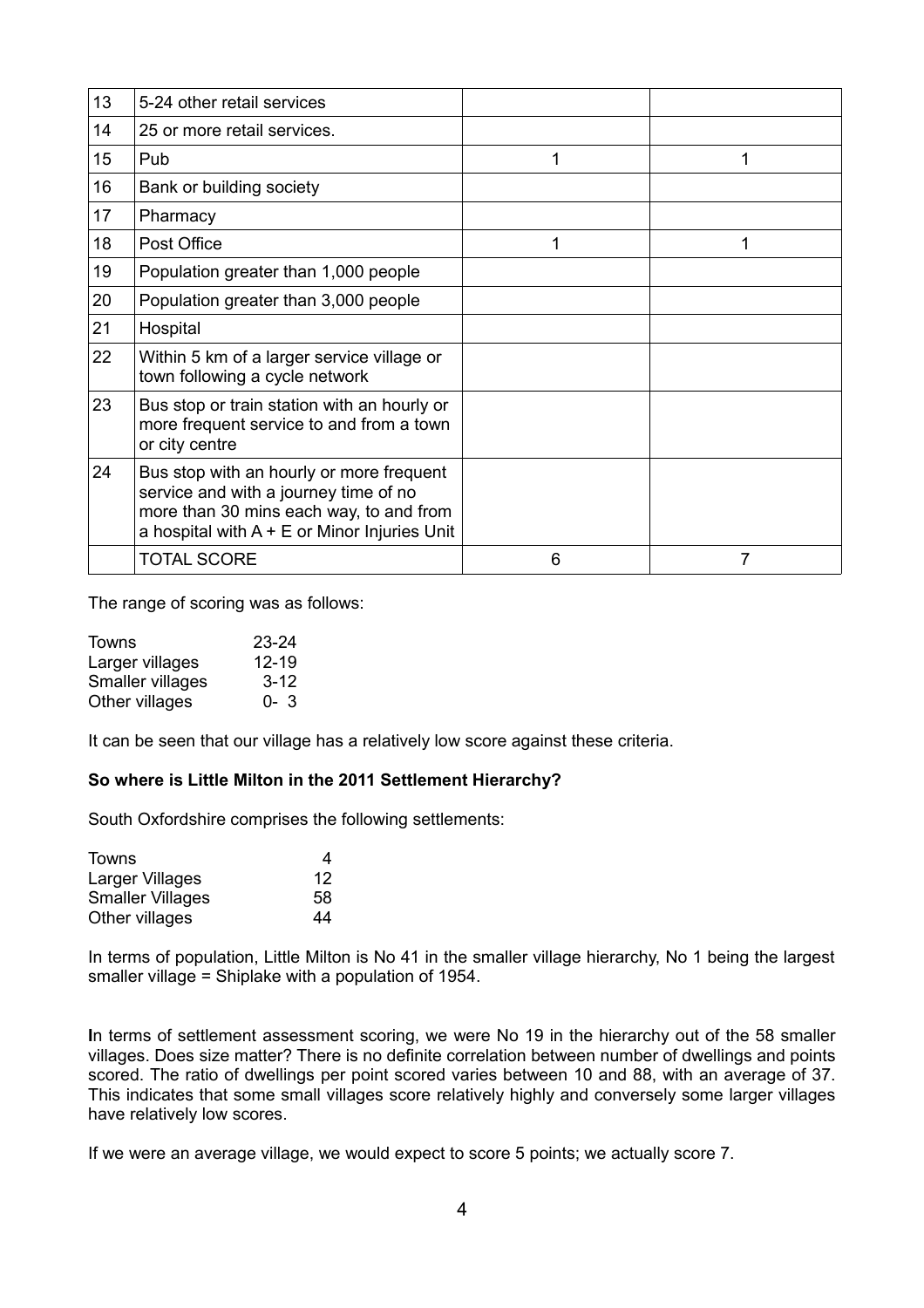# **SODC SETTLEMENT ASSESSMENT 2016[4](#page-4-0) -** [click here to view](http://www.southoxon.gov.uk/sites/default/files/2016%2006%20South%20Oxfordshire%20Settlement%20Assessment%20final.pdf)

In 2016 SODC broadened the process and re-assessed settlements against 5 main headings:

- 1. Facilities
- 2. Population
- 3. Employment score
- 4. Proximity score
- 5. Public transport

The study paper collates information on the services and facilities available in settlements across the district. This information is used to assess the relative sustainability of the various settlements.

Each heading was sub-divided and 31 criteria assessed in all. This assessment, when compared with the 2011 work, added employment and proximity.

Little Milton scored as follows:

|                   | Score          | Comment                                                                                                                                                                                                                                                            |  |
|-------------------|----------------|--------------------------------------------------------------------------------------------------------------------------------------------------------------------------------------------------------------------------------------------------------------------|--|
| <b>Facilities</b> | 10             | Above average for a smaller village                                                                                                                                                                                                                                |  |
| Population        | $\overline{2}$ | Indicating a small population                                                                                                                                                                                                                                      |  |
| Employment        | 100            | The maximum score of 100 in this section was<br>awarded to places with the highest proportions of<br>economically active residents in the district. Little<br>Milton was in the top 15 of settlements for this score                                               |  |
| Proximity         | 58             | Being within close proximity to a major settlement<br>supports sustainability as it enables easy access to<br>the range of facilities and services it has on offer<br>and reduces the need to travel by car. This score for<br>Little Milton is just below average |  |
| Public transport  | 50             | This is a high score but was measured before the<br>104 bus service was withdrawn and the<br>103<br>reduced to 5 journeys per day. Now the score, like<br>many smaller villages, would be much lower, if not<br>zero.                                              |  |

The study states that a range of facilities and services are needed to support day to day life and activities in our district. Settlements with a greater range of amenities are more sustainable and are therefore better equipped to support growth. Little Milton falls in the smaller village category but scores slightly above average in that category.

<span id="page-4-0"></span><sup>4</sup> SODC Local Plan 2032 Preferred Options Settlement Assessment Background Paper June 2016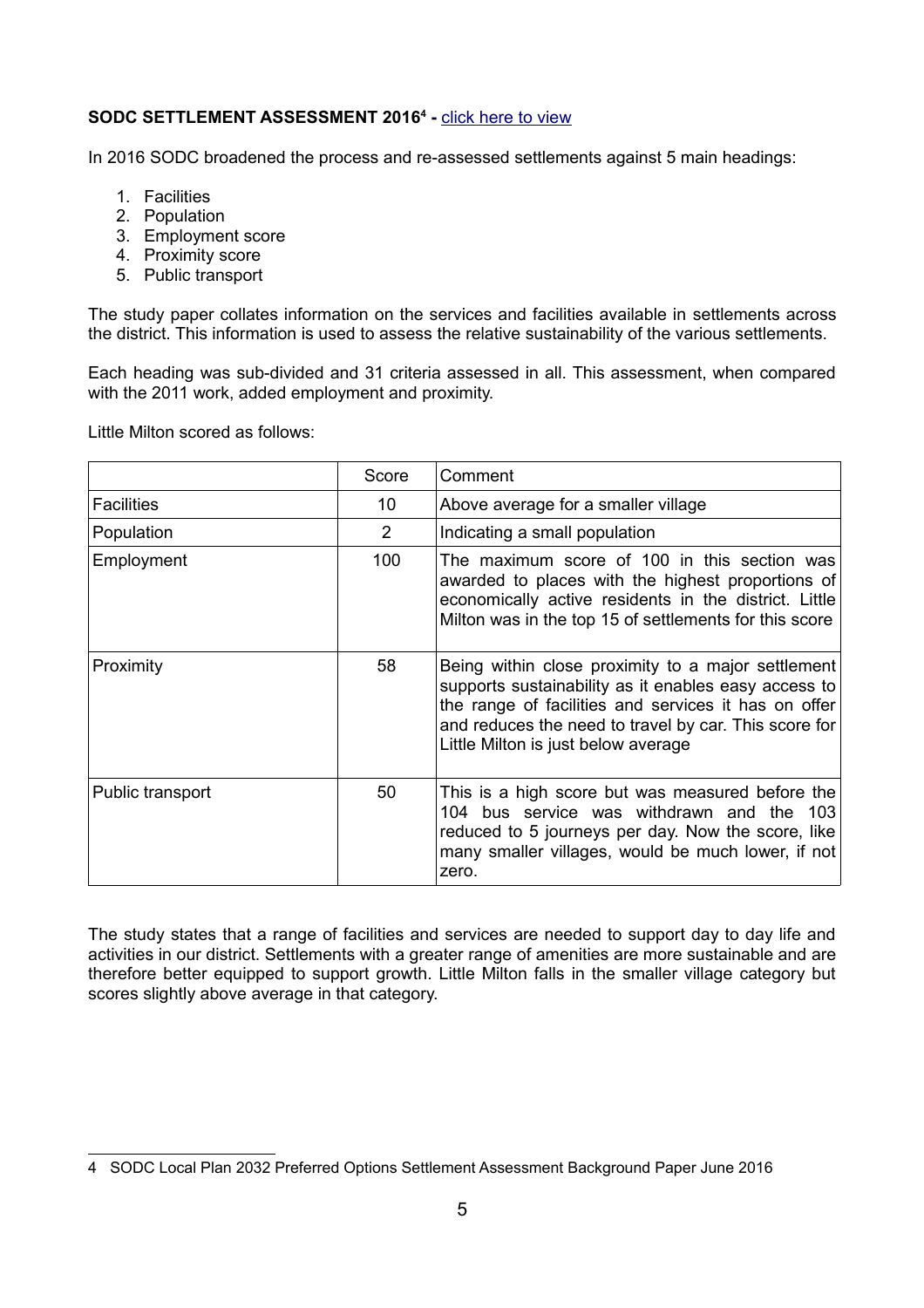

# Smaller villages facilities scores

The study also states that population statistics provide a good indication of a settlement's size and sustainability. Generally, larger settlements are more sustainable, as with higher populations, a greater range of services and facilities can be supported. Little Milton's population is below average within the smaller villages category.

Smaller villages population score

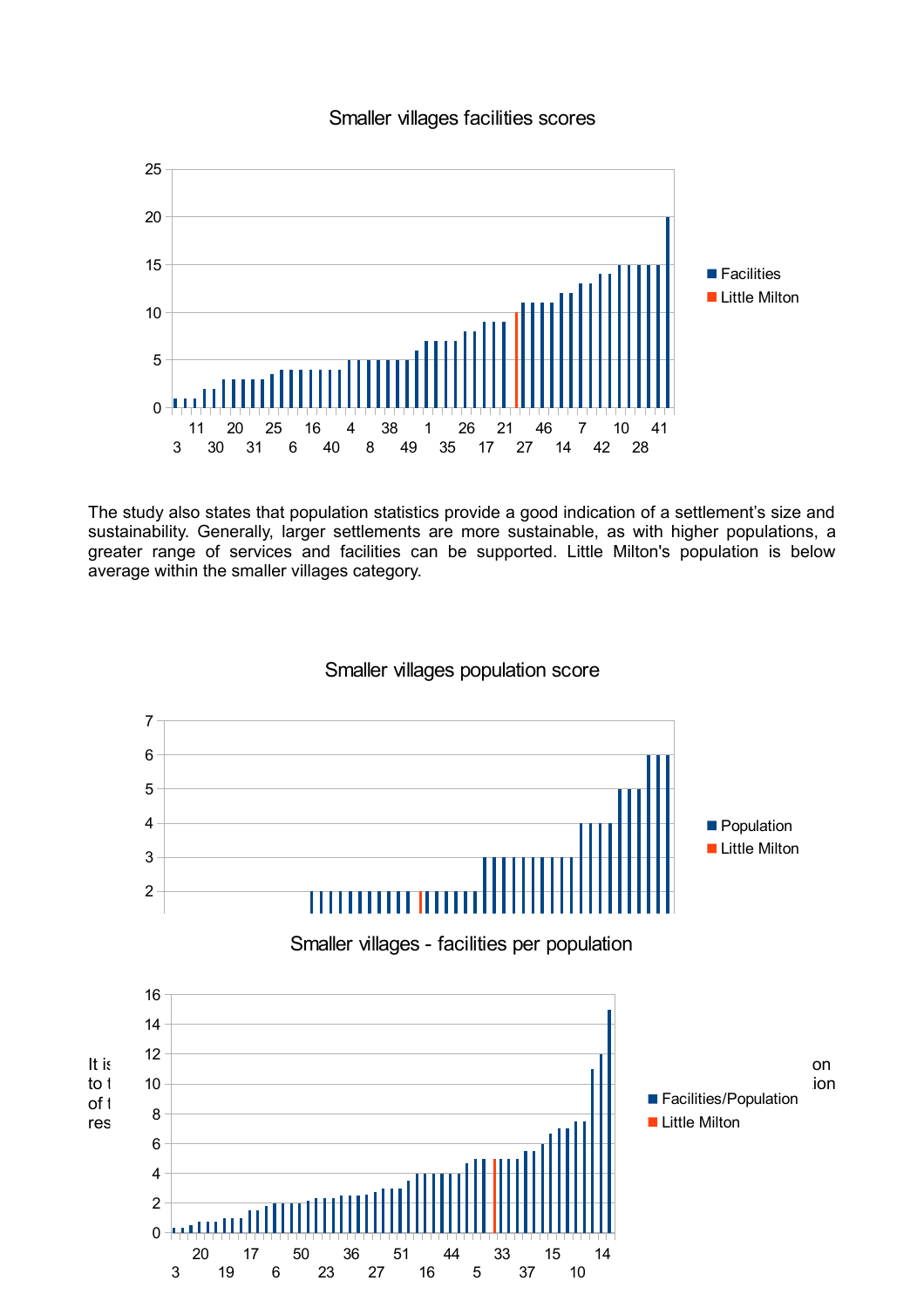Studying the distribution of economically active people provides a good indication of where these people are choosing to live, and through this, where other economically active people are likely to want to live. The maximum score of 100 in this section was awarded to places with the highest proportions of economically active residents in the district. Little Milton scored 100.

Being within close proximity to a major settlement supports sustainability as it enables easy access to the range of facilities and services it has on offer and reduces the need to travel by car. Little Milton has a slightly lower than average score for proximity. However, the village is on a main road which is easily accessible, with good onward road links, including the M40 3 minutes way and the village is unlikely to be cut off in the winter as the main road is gritted. Approximate journey times to key facilities outside the village are:

|                              | Travel time by car (mins) |
|------------------------------|---------------------------|
| Secondary school             | 15                        |
| Doctors' surgery             | 12                        |
| Dentists' surgery            | 15                        |
| Leisure facility (indoor)    | 12                        |
| Supermarket or grocery store | 8                         |
| Market town shopping         | 15                        |
| Bank or building society     | 15                        |
| Pharmacy                     | 12                        |
| Hospital                     | 20                        |

On-line shopping is now common-place in the village and access is easy for delivery vans.

Public transport scoring is now problematical. In July 2016, OCC withdrew all subsidies for rural bus services. A non-subsidised bus service connecting Little Milton to Oxford via other rural communities proved to uneconomic. A working assumption must be that there will in future be no regular bus service for Little Milton. This is despite the County Council's Rural Transport Strategy<sup>[5](#page-6-0)</sup> which states:

There has been a decline of retail and other services in villages and small towns in recent years. This is likely to worsen access to services in rural areas by the growing number of older people, and worsen the isolation of vulnerable groups. Increased centralisation of services particularly affects rural areas because it disproportionately increases distances to the remaining service locations for people in rural areas compared to those in larger settlements. In rural areas it is young people and older people who are most affected by reduced access and face social exclusion, especially in areas where public transport provision is limited.

Thus transport by car must be assumed to be the norm for the village. In the Little Milton Community Led Plan survey of 2013, 90% of responders stated that car was their main means of transport out of the village. In 2011, 10 households out of 205 in the parish did not have a car<sup>[6](#page-6-1)</sup>

<span id="page-6-0"></span><sup>5</sup> Oxfordshire Local Transport Plan 2011-2030 Revised April 2012 – Chap 26

<span id="page-6-1"></span><sup>6</sup> ACRE community profile Little Milton 2013 (based on 2011 census data)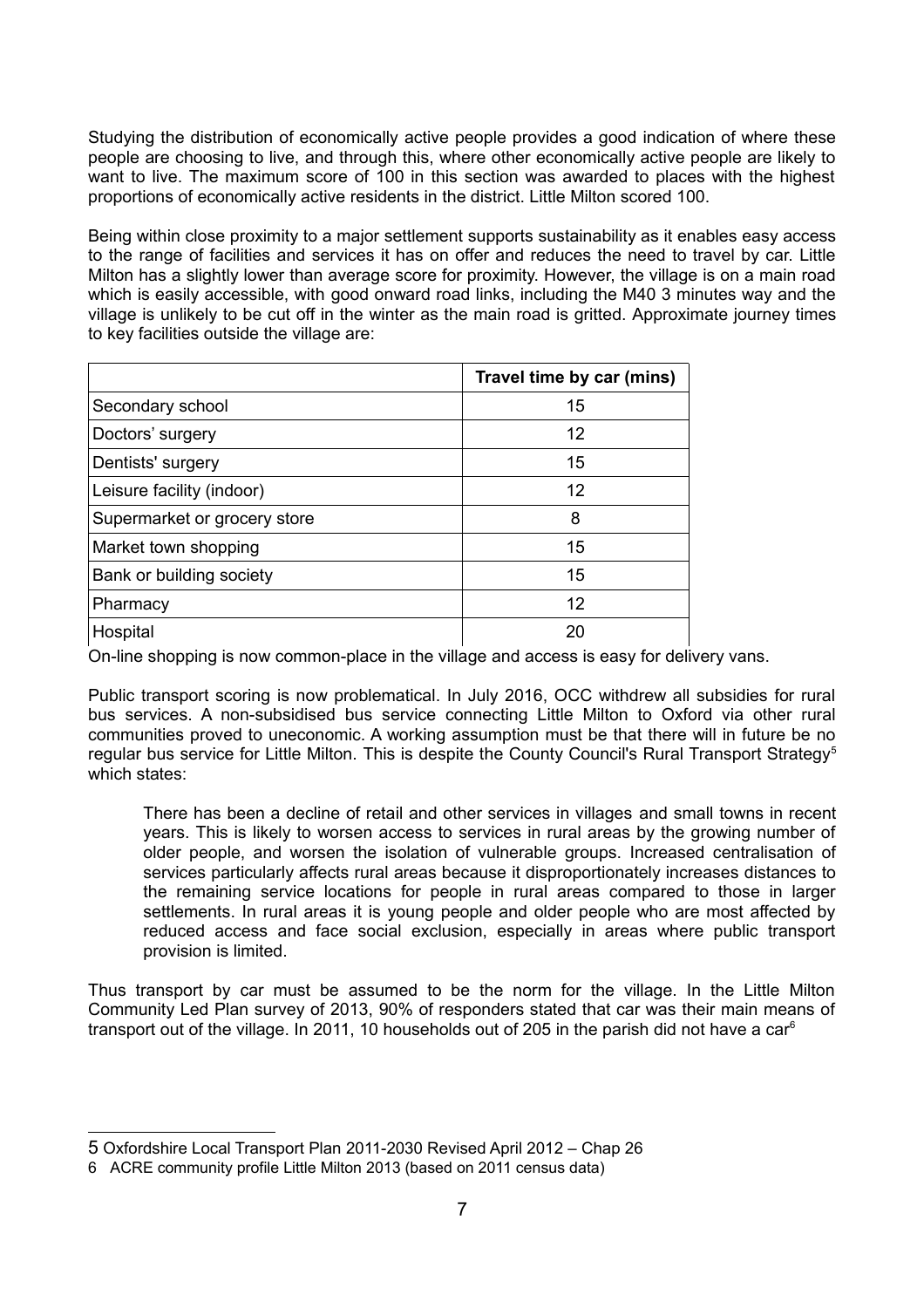

# Smaller villages proximity scores

One key factor not measured in the various studies is access to high speed broadband. The village does enjoy Fibre to the Cabinet services and speeds in the range 50-80 Mps are achievable**.**

# **Key Points from SODC's Sustainability Assessment[7](#page-7-0)**

The following key points are extracted from SODC's 2016 sustainability assessment of Option E of their strategic options: Make land allocations for new homes at all towns, larger and smaller villages

## *Society*

- … dispersal [of houses in small settlements] would make it more difficult for those with limited access to public transport. **Mitigation:** This option would require significant improvement to public transport in rural areas.
- Dispersal to all settlements would place development in some settlements where no or few services exist. This would increase the need to travel and may lead to a reduction in services because the critical mass may not be sufficient to maintain them. **Mitigation:** Choose locations showing spare capacity in service provision and/or ensure improvements to services commensurate to ensure improvements to services commensurate to population growth
- Dispersal of development would reduce the critical mass of demand for public transport in some areas; it would however support existing services. **Mitigation:** Ensure that a range of transport modes are available, to include: public rights of way, cycle lanes, public transport and community transport schemes, to reduce the need for these journeys to be made by private car.

# *Environment*

<span id="page-7-0"></span><sup>7</sup> SODC Local Plan 2032 Preferred Options Sustainability Appraisal June 2016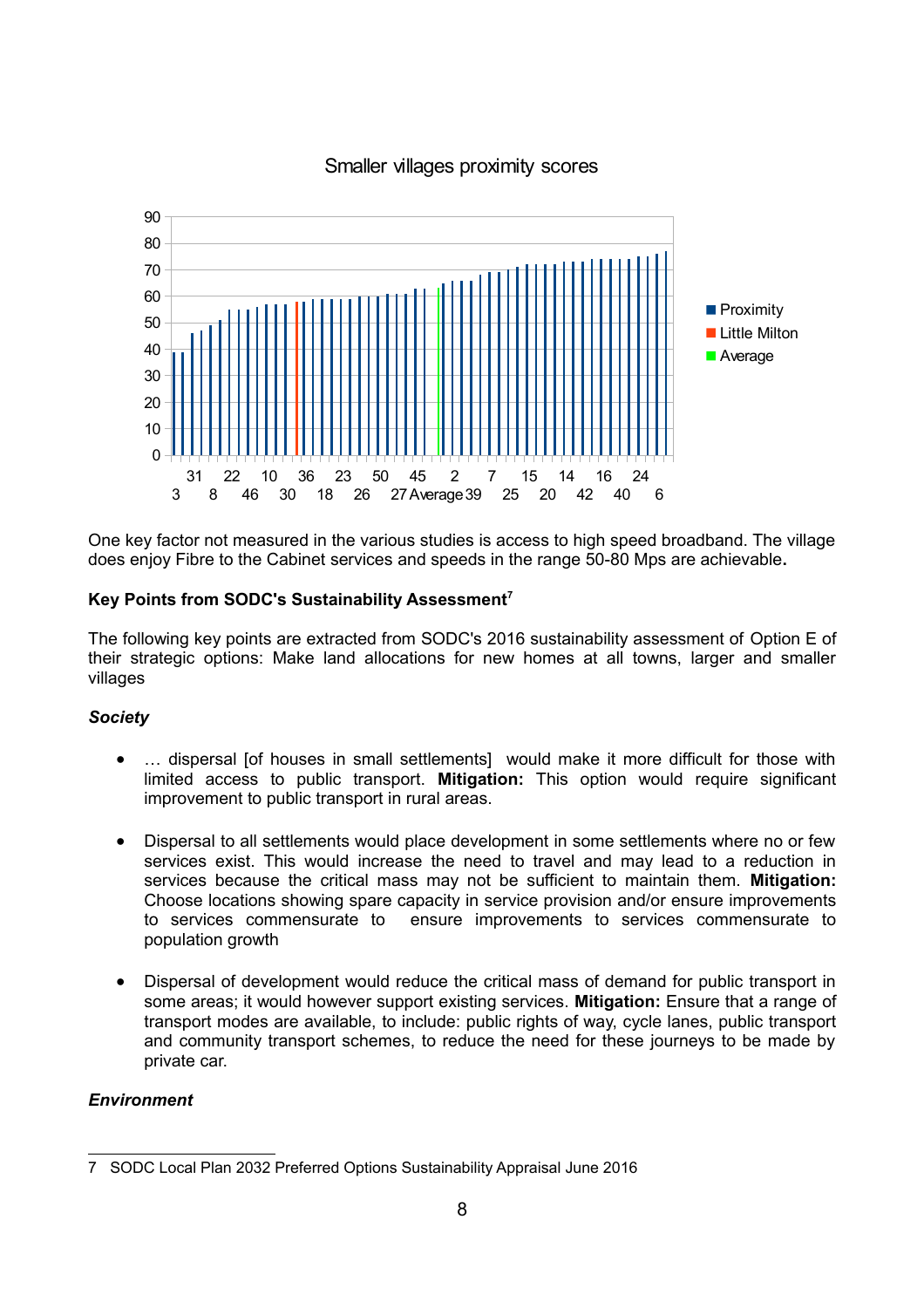- Focusing all additional housing at all towns, larger and smaller villages may have a detrimental impact on the historic environment and local distinctiveness. [ ] Some of the smaller villages could be impacted even with a smaller amount of development. **Mitigation:** The historic and archaeological environment constraints should be identified during the site selection process, towns and villages should be excluded where additional housing would lead to an adverse impact on the historic environment and archaeological resources.
- Development will take place only on flood zone 1 land and SUDS (Sustainable Urban Drainage Systems) will be incorporated into all new developments, this will be beneficial to climate change adaptation.

# *Employment*

 Dispersing the allocation of new homes would not benefit with the development of the knowledge based economy as these industries like to cluster, therefore people would need to travel to employment. However, this approach may enhance the rural economy. **Enhancement / Mitigation:** Ensure good sustainable transport links are provided to enhance the rural economy.

# *UPDATED SETTLEMENT ASSESSMENT OCT 2017*

In October 2017, SODC published an Updated Settlement Assessment<sup>[8](#page-8-0)</sup>. This update re-assessed settlements and took account of the withdrawal of bus services to many smaller settlements. This update re-confirmed Little Milton as being classified as a Smaller Village with a score of 22 in total against the smaller village score bracket of 16-79. The village scored zero for proximity to a larger village, town or employment and also zero for public transport provision.

#### **STRATEGIC INFRASTRUCTURE PROVISION**

As part of the Local Plan process, SODC, in conjunction with other authorities and organisations, will develop and maintain an Infrastructure Development Plan (IDP), Stage 1 of which was published in March 2017<sup>[9](#page-8-1)</sup>. This plan covers the following aspects of infrastructure:

- Transport
- Education
- Health & Social Care
- Emergency services
- Community & Sports Facilities
- Open Spaces
- Utilities, waste and telecommunications
- Flood prevention and drainage

The IDP primarily addresses the increases in infrastructure provision which will be needed as a result of development as outlined in the emerging Local Plan<sup>[10](#page-8-2)</sup>.

## **SUSTAINABILITY ISSUES FOR LITTLE MILTON**

The village cannot be seen in isolation when assessing the sustainability of development proposals. The village sits within a district, county and regional environment and it is that surrounding environment which contributes to the sustainability of the village.

<span id="page-8-0"></span><sup>8</sup> SODC Updated Settlement Assessment Oct 2017

<span id="page-8-1"></span><sup>9</sup> SODC Infrastructure Development Plan Stage 1 March 2017

<span id="page-8-2"></span><sup>10</sup> SODC Local Plan 2033 2<sup>nd</sup> Preferred Options March 2017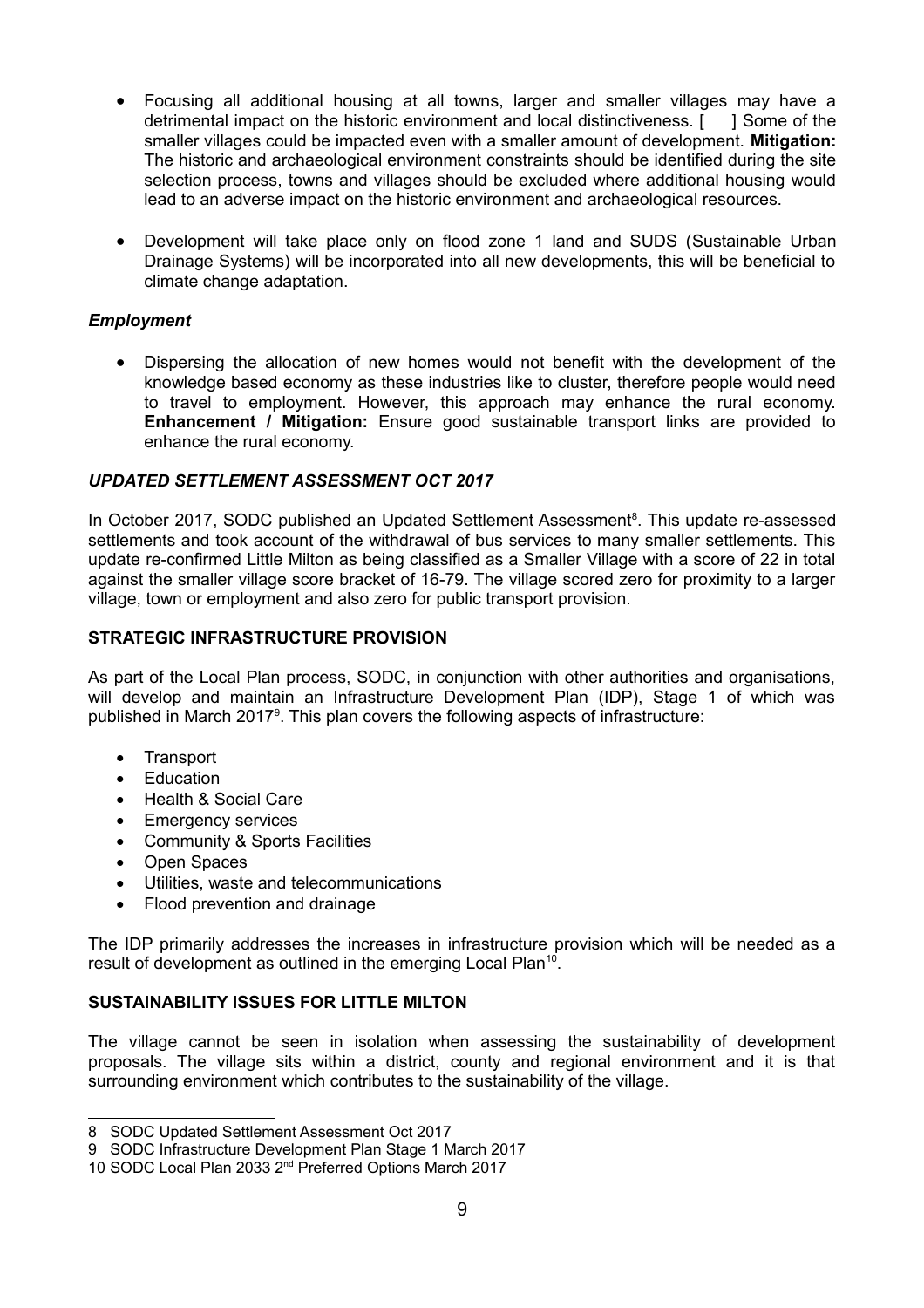The Egan Review<sup>[11](#page-9-0)</sup> of 2004 considered sustainable communities and identified factors under eight headings, many of which depend not only on what the village offers but also what is offered by the surrounding environment. This assessment looks beyond purely the Environmental, Economic and Social factors and takes a more holistic approach. The Steering Group has assessed Little Milton against these headings $12$  as follows, scoring each category out of 10:

| Social          | Active, inclusive<br>and safe | This means being fair, tolerant and cohesive with a<br>strong local culture and other shared community<br>activities. It suggests a diverse, vibrant and creative<br>local culture encouraging pride in the community and<br>cohesion within it. It also suggests an active<br>voluntary and community sector.                                                                                                                                                                                                                                                                                                                            | $\overline{7}$ |
|-----------------|-------------------------------|-------------------------------------------------------------------------------------------------------------------------------------------------------------------------------------------------------------------------------------------------------------------------------------------------------------------------------------------------------------------------------------------------------------------------------------------------------------------------------------------------------------------------------------------------------------------------------------------------------------------------------------------|----------------|
| Governance      | Well run                      | This involves sound governance with effective and<br>inclusive participation, representation and leadership.<br>Strong leadership is essential if a community is to<br>respond positively to change. Effective engagement<br>and participation by local people, groups and<br>businesses is vital especially in the planning, design<br>and long-term stewardship of their community.                                                                                                                                                                                                                                                     | 8              |
| Environmental   | Environmentally<br>sensitive  | This means providing places for people to live that<br>are considerate of the environment. It requires a safe<br>and healthy local environment with well-designed<br>public and green space.                                                                                                                                                                                                                                                                                                                                                                                                                                              | 6              |
| Housing         | Well designed<br>and built    | This means providing or retaining a high quality built<br>and natural environment. A community must be of<br>sufficient size, scale and density and have an<br>effective layout to support basic amenities in the<br>neighbourhood and minimise use of resources<br>(including land). Buildings both individually and<br>collectively must meet different needs over time, and<br>minimise the use of resources. A sustainable<br>community requires a well-integrated mix of decent<br>homes of different types and tenures to support a<br>range of household sizes, ages and incomes. The<br>community should have a 'sense of place'. | 6.5            |
| Transport       | Well connected                | This means providing good transport services and<br>communication linking people to jobs, health and<br>other services. Good public transport and other<br>transport infrastructure is needed both within the<br>community and linking it to urban, rural and regional<br>centres, as well as with the wider national and<br>international community.                                                                                                                                                                                                                                                                                     | $\overline{2}$ |
| Economy         | Thriving                      | This involves a flourishing and diverse local economy<br>to provide jobs and wealth.                                                                                                                                                                                                                                                                                                                                                                                                                                                                                                                                                      | $\overline{7}$ |
| <b>Services</b> | Well served                   | This involves providing public, private, community<br>and voluntary services that are appropriate to<br>people's needs and accessible to all. Good quality,<br>local public services should be available including<br>education and training opportunities, health care,                                                                                                                                                                                                                                                                                                                                                                  | 6              |

<span id="page-9-0"></span>11 The Egan Review – Office of the Deputy Prime Minister 2004

<span id="page-9-1"></span>12 Geographical Association – about Sustainable Communities http://www.geography.org.uk/resources/citizenship/aboutsustainablecommunities/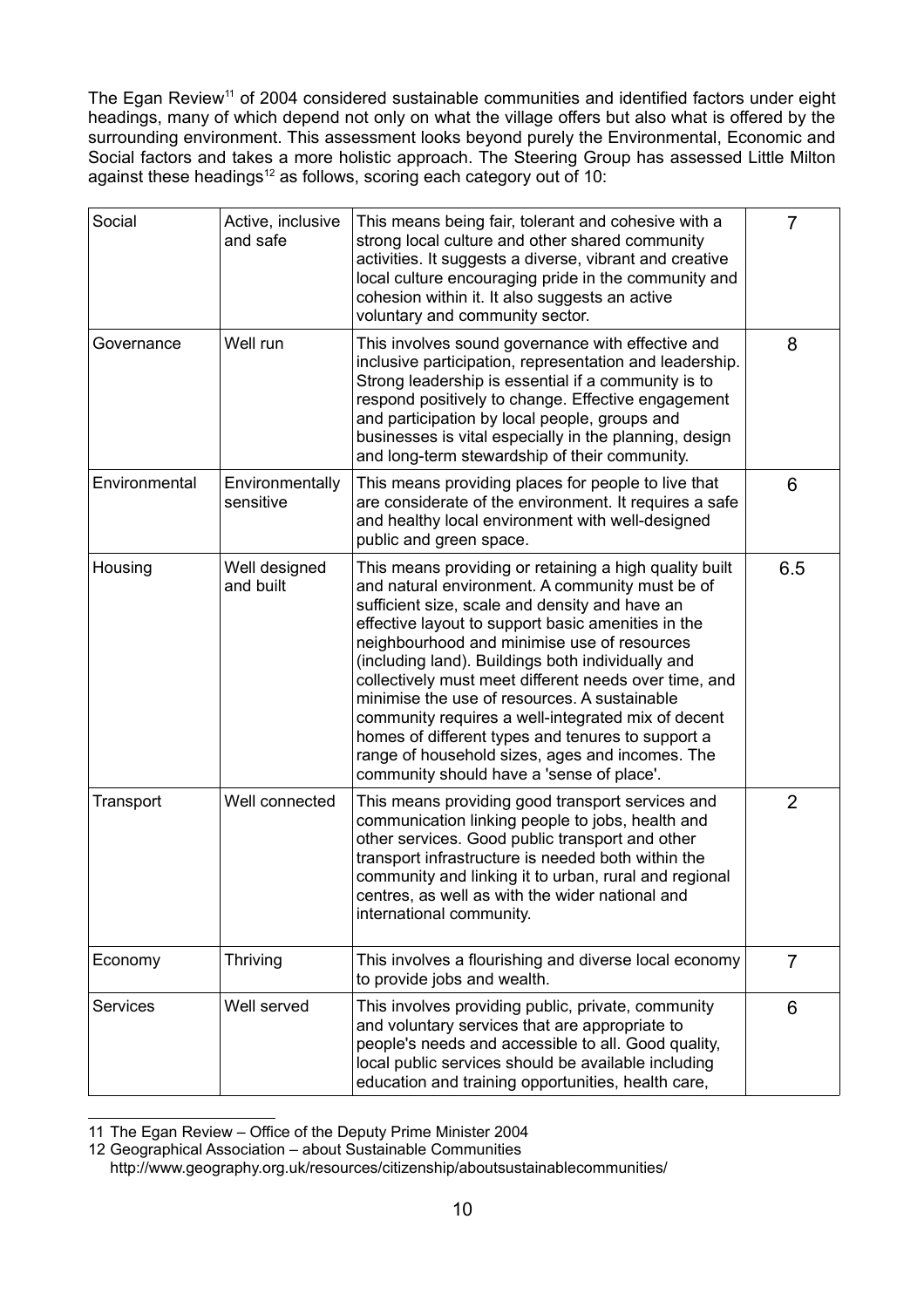|          | community and leisure facilities.                                                                                                                                                                                                                                                |   |
|----------|----------------------------------------------------------------------------------------------------------------------------------------------------------------------------------------------------------------------------------------------------------------------------------|---|
| Equality | Fair for everyone This involves consideration of the needs of those<br>living in other communities both now and the future.<br>All our individual and communal choices may impact<br>adversely on others especially in terms of the overall<br>need for sustainable development. | 8 |

This assessment shows that the village scores reasonably well under all headings except Transport, where the lack of public transport services is a weakness.

However, the sustainability of Neighbourhood Development policies is assessed on a narrower basis under the following three headings:

## *Employment*

General support of working from home and a good broadband service should feature in our plans*.* Any opportunity, however limited, to increase employment in the parish should be encouraged as this will tend to increase local employment and reduce commuter traffic. Otherwise the plan must recognise that people will need to commute, largely by car, to work.

#### *Environment*

This is an important consideration for a rural community. Preservation of the local environment, the landscape and the character of the village are all objectives of the Neighbourhood Development Plan.

The plan should preserve the general landscape around our village. Protection of the Green Belt, conservation area and BBOWT land should feature highly in our plans. Significant development should not take place on Grade 1 or 2 agricultural land.

Building on land subject to frequent flooding would not be sustainable.

Also we would not wish to add significantly to the volume of traffic through the village, with the associated noise, vibration and pollution.

One approach adopted in other communities has been to try and ensure that any new houses are as energy efficient as possible and minimise the impact on the environment.

#### *Society*

This is an important factor for Little Milton.

A balanced population in terms of the age profile of the village is an important sustainability factor. Strategy should be directed towards improving the sustainability of the village as a demographically mixed and balanced community In this respect, Little Milton has an older population than average<sup>[13](#page-10-0)</sup> and the number of young adults in the village has declined since 2001. Measures designed to re-balance the age profile of the village population should feature in our plans. Thus a policy which provides for houses of the size and price which young adults can afford would help meet this aim.

The facilities which lie within the village and those to which villagers must travel need to be considered. A number of the facilities which do exist in Little Milton are dependent for their

<span id="page-10-0"></span><sup>13</sup> Little Milton NDP Background Document Vol I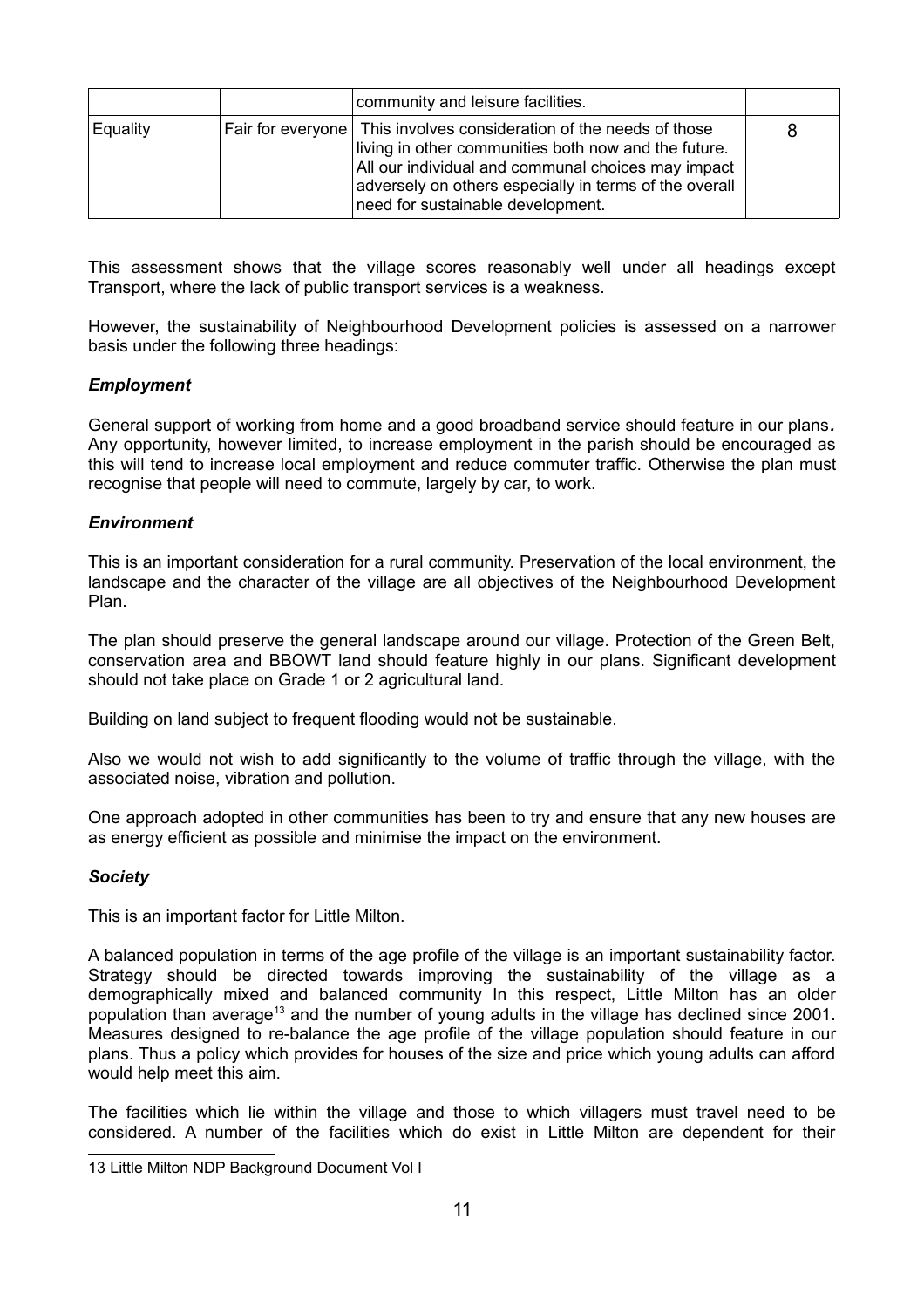continuing viability upon custom or users from outside the village. These include the school, preschool, pub, shop and village hall. The population of the village alone cannot sustain these facilities. This is an important consideration as it might be argued that a truly sustainable community can support its own facilities unaided.

However the facilities in most towns and larger villages depend on outsiders coming in to use them. After all, this is the whole essence of a market town. The volume and range of shops in a town like Thame could not be sustained unless people come in to the town from outside.

A smaller village that can attract outsiders to come and use to its facilities and amenities is, by so doing, helping ensure its sustainability

The population of Little Milton is heavily dependent on the car, even more so with the removal of the bus services. Any proposals as a result of which new residents would be highly dependent on public transport are unsustainable. Nearly all households with above-average incomes have a car but half of low-income households do not<sup>[14](#page-11-0)</sup>. Similarly housing for older people who may have been forced to give up driving may not meet sustainability criteria.

On the other hand, buyers of any new smaller market housing would self-select in that such a purchase would not be viable without a car. Thus adequate car parking provision must be made in any such development.

When Oxfordshire County Council was consulting on the proposal to reduce or remove bus subsidies, SODC and VOWHDC responded jointly as follows:

As a 'predominantly rural district … the councils had a strong objection that reduction or loss of bus services could cause real hardship for many residents in southern Oxfordshire who rely on bus services for access to health services, employment and education. The councils are not therefore supportive of the County Council withdrawing subsidies completely.

The importance of public transport to council policy was also noted:

'In formal planning policy for both districts, public transport accessibility has been taken into account as part of our assessment of sustainability for development sites...

Looking at other options for transport, as part of the Little Milton Plan 2014, a working group examined the possibility of establishing dedicated cycle routes from the village but ultimately came to the conclusion that without commitment by landowners, the establishment of such routes was impracticable.

## *Ditchend Farm*

Ditchend Farm lies outside the core village. There are 5 houses adjacent to the farm yard, built originally for agricultural workers. The farm yard itself is large (~2.8 Ha) and contains a number of large agricultural buildings, many of which are not now used.

<span id="page-11-0"></span><sup>14</sup> The Poverty Site – ability to travel - http://www.poverty.org.uk/75/index.shtml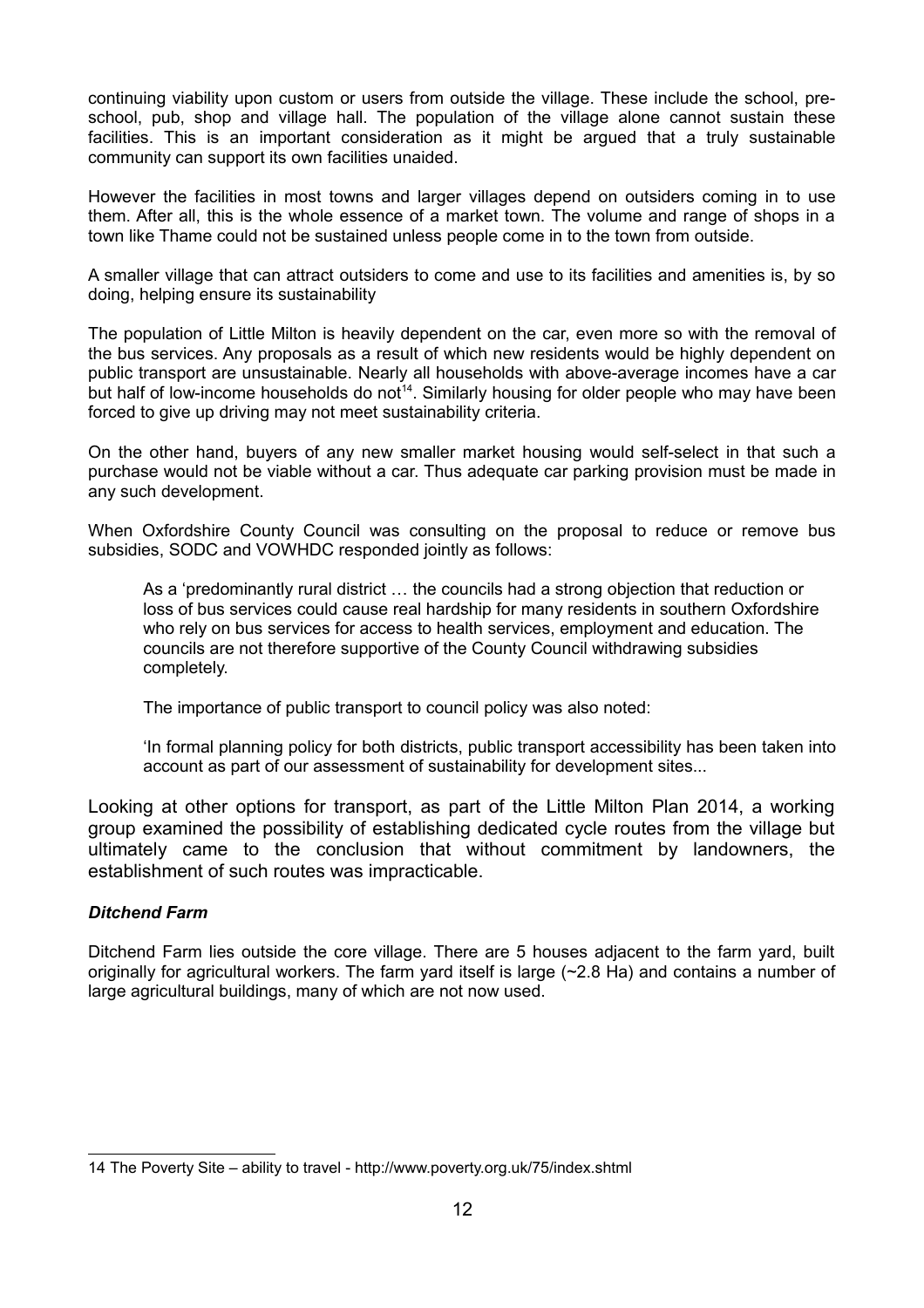

Currently the farm and its yard are leased out for farming purposes. However should this site, or part of it, ever become available, it is appropriate to consider the sustainability of any development on that site. It would, in effect, be a brownfield site.

Development for employment purposes would not raise any sustainability issues. However if proposed for housing development, there are sustainability concerns:

- 1. The location is such that a housing development on the site would form a satellite settlement away from the core village
- 2. The site could accommodate up to 70 new homes. A development of that size would place 28% of the parish's housing stock outside the core village
- 3. The site would have no facilities or amenities of its own and would depend on the core village
- 4. The centre of the village is 900m from the centre of the farmyard. Residents would be relatively isolated from the core village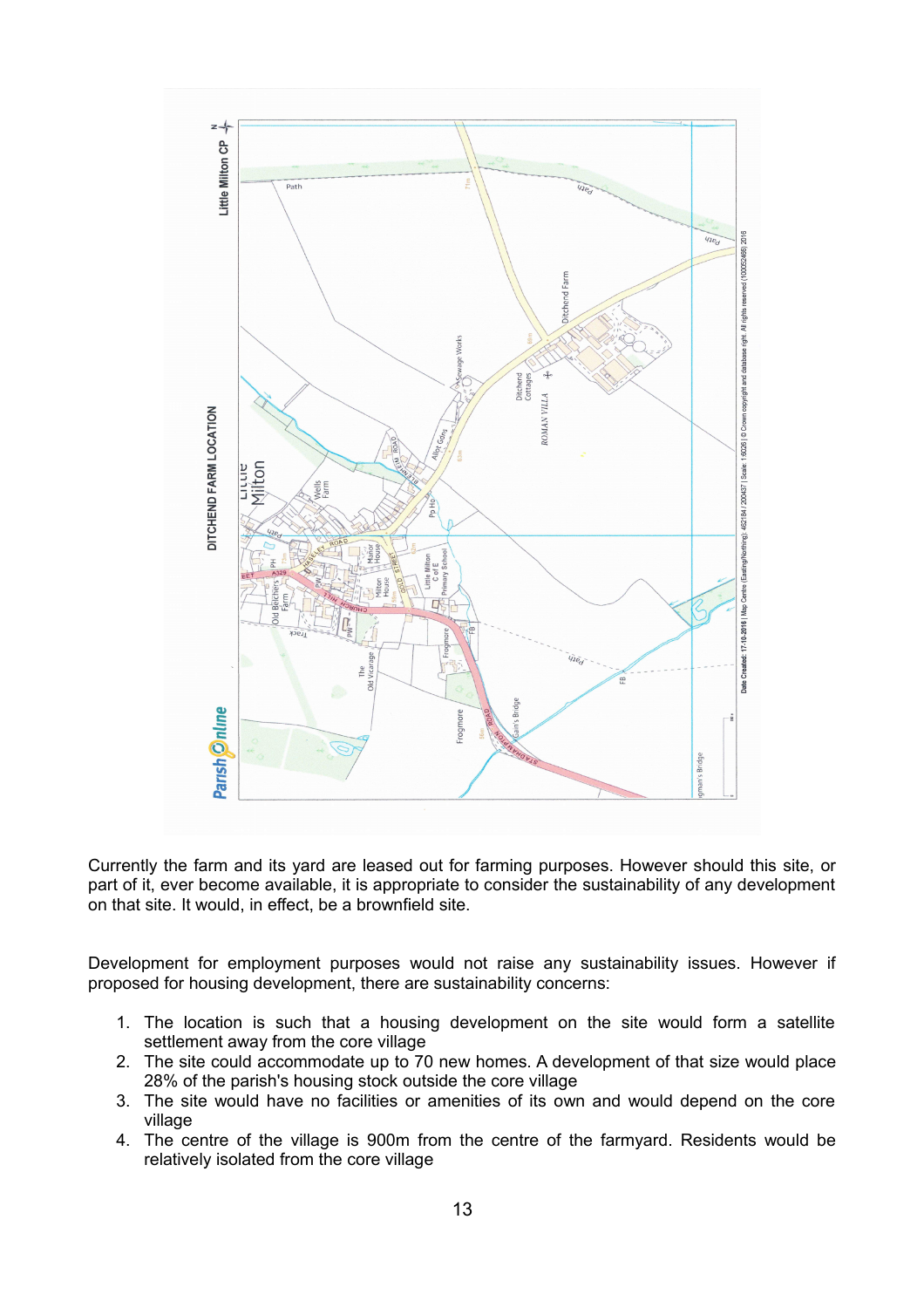- 5. Access to the centre of the village is along a narrow road, part of which runs between high banks with no footpath for pedestrians. Walking this road is dangerous: with a child in a buggy it would extremely hazardous
- 6. Safe access to the village school, pre-school or play area for young mothers would only be possible by car
- 7. 40% of the new houses would be affordable homes, the residents of which might not be able to afford a car, thus placing them in a very isolated situation

## **CAPACITY ISSUES FOR LITTLE MILTON**

New housing development places additional loads on services and infrastructure. The capacity of the following to absorb additional houses and population must be taken into account in the NDP.

#### **Primary School**

The school is operating at near to full capacity, but many of the current pupils come from outside the village. An increase in the number of children from the village could be absorbed, given sufficient notice, by reducing the numbers taken on from outside the village.

It can be expected that, based on South Oxon 2011 census data, ~8.2% of the population will be of primary school age. In Little Milton in 2011, the percentage of primary school age children was 6.4%. If development aimed at younger families were to take place, this % would be expected to rise. The OCC standard for planning primary school places is 25 places per 100 households<sup>[15](#page-13-0)</sup> The school has a published<sup>[16](#page-13-1)</sup> capacity with 10% headroom of 85 or 94 without 10% headroom. Actual pupil numbers in May 2016 were 72. Many factors influence actual school numbers but if development were to take place aimed at younger families such that:

- The number of primary school pupils per household exceeded the OCC planning standard by a factor of 3 or more and/or
- The scale of new development exceeded 5-10% (10-20 new dwellings)

then school total population figures could approach capacity

The following table shows the total school population to be expected for various combinations of average number of primary school pupils per household and the number of new dwellings

|                      |        |     |      |     | Average number of primary school children per household |     |
|----------------------|--------|-----|------|-----|---------------------------------------------------------|-----|
| <b>New Dwellings</b> | 0.25   | 0.5 | 0.75 |     | 1.25                                                    | 1.5 |
|                      | Note 1 |     |      |     |                                                         |     |
| 0                    | 72     | 72  | 72   | 72  | 72                                                      | 72  |
| 10                   | 75     | 77  | 80   | 82  | 85                                                      | 87  |
| 20                   | 77     | 82  | 87   | 92  | 97                                                      | 102 |
| 30                   | 80     | 87  | 95   | 102 | 110                                                     | 117 |
| 40                   | 82     | 92  | 102  | 112 | 122                                                     | 132 |
| 50                   | 85     | 97  | 110  | 122 | 135                                                     | 147 |

Total numbers exceed school capacity allowing for 10% headroom Total numbers exceed school capacity including using 10% headroom

Note 1: 0.25 primary school children per household is the OCC primary school standard for calculating places required

<span id="page-13-0"></span><sup>15</sup> SODC Infrastructure Delivery Plan Part A Report Oct 2017 Fig 14

<span id="page-13-1"></span><sup>16</sup> SODC Infrastructure Delivery Plan Part A Report Oct 2017 Appendix D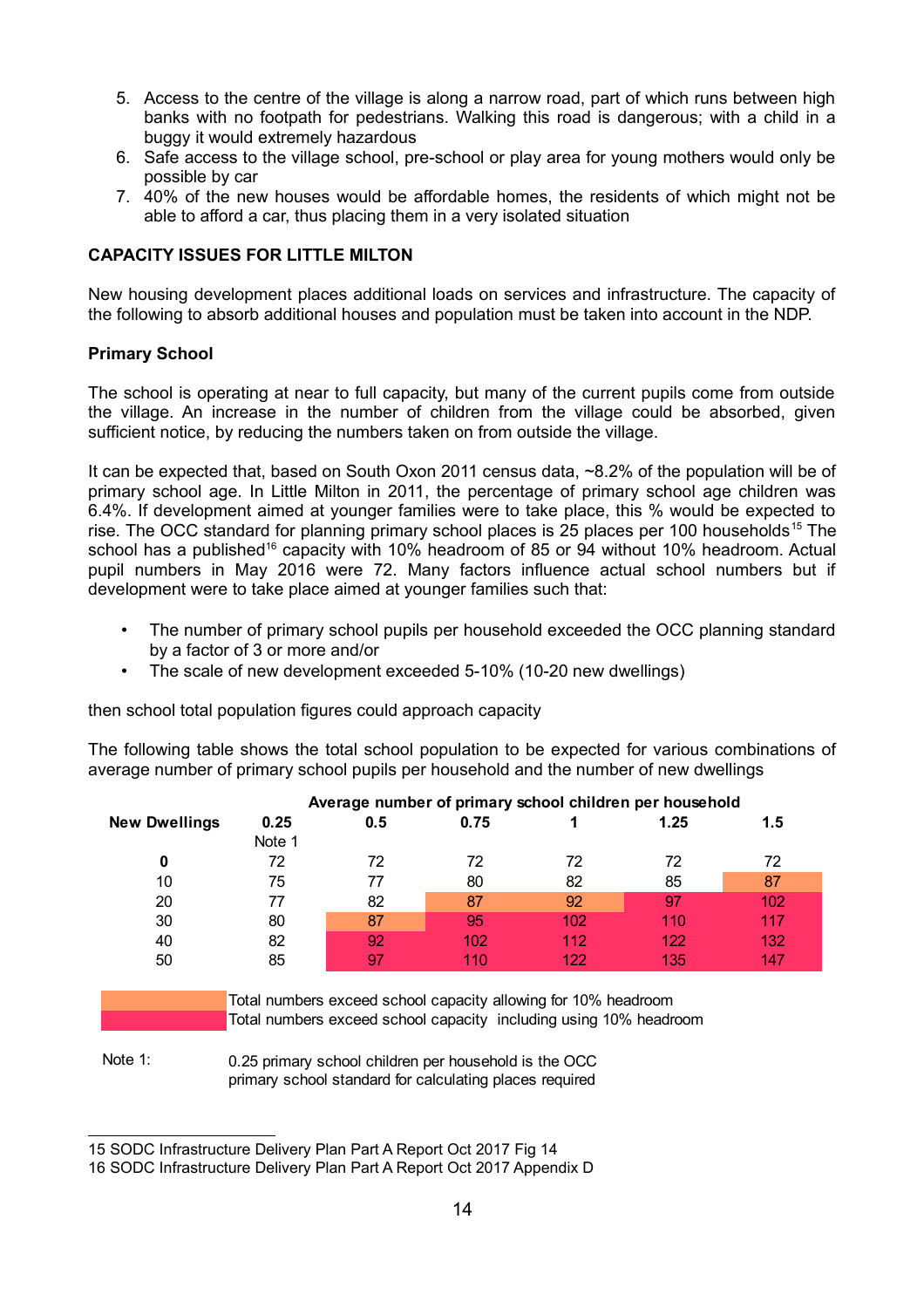#### **Sewerage system, fresh water supply and surface drainage**

There are concerns about the capacity of the current sewerage system. Thames Water have advised that developments of the order of 10-50 houses are likely to require an upgrade of the waste water network. The capacity of the fresh water supply and the sewage treatment works are adequate\*\* The SODC Infrastructure Delivery Plan published in Oct 2017 stated against Little Milton Sewage Treatment Works that infrastructure and/or treatment work upgrades are required to support proposed growth.

\*\* Thames Water advised as follows<sup>[17](#page-14-0):</sup>

## **South Oxfordshire Little Milton Neighbourhood Plan Informal Comments on Capacity.**

Thames Water are the statutory water and sewerage undertaker for the South Oxfordshire District and the following comments are made in this respect. We have the following comments on Water and Waste Water Infrastructure capacity which we hope will assist you in the preparation of your Neighbourhood Plan.

#### **Water Supply**

The maximum number of houses proposed in Little Milton is 50 but more likely to be around 30. This scale of development is supportable by the network. Both the north and the south side of the village are served by the same distribution main so we have no specific preference on location.

#### **Waste Water Treatment Works**

Little Milton STW – we have reviewed the capacity at the STW and anticipate that a development of between 10 and 50 houses could be accommodated without the requirement for upgrades.

#### **Waste Water Network**

The wastewater network capacity in this area is unlikely to be able to support the demand anticipated from this development. Upgrades to the existing drainage infrastructure are likely to be required to ensure sufficient capacity is brought forward ahead of the development.

Where there is a capacity constraint the Local Planning Authority should require the developer to provide a detailed drainage strategy informing what infrastructure is required, where, when and how it will be delivered. At the time planning permission is sought for development at this site we are also highly likely to request an appropriately worded planning condition to ensure the recommendations of the strategy are implemented ahead of occupation of the development.

#### **Development in Great Haseley**

It is our understanding that the Great Haseley site that has been scoped for development with a projection of 4000-8000 new properties will flow to Tetsworth STW.

We have been consulted on this proposed development and have stated the following in our response:- "We have significant concerns regarding Wastewater Services in relation to this site. Specifically, the wastewater treatment capacity in this area is highly unlikely to be able to support the demand anticipated from this development. Significant infrastructure upgrades are likely to be required to ensure sufficient treatment capacity is available to serve this development. Thames Water would welcome the opportunity to work closely with the Local Planning Authority and the developer to better understand and effectively plan for

<span id="page-14-0"></span><sup>17</sup> Thames Water email 11 Nov 2016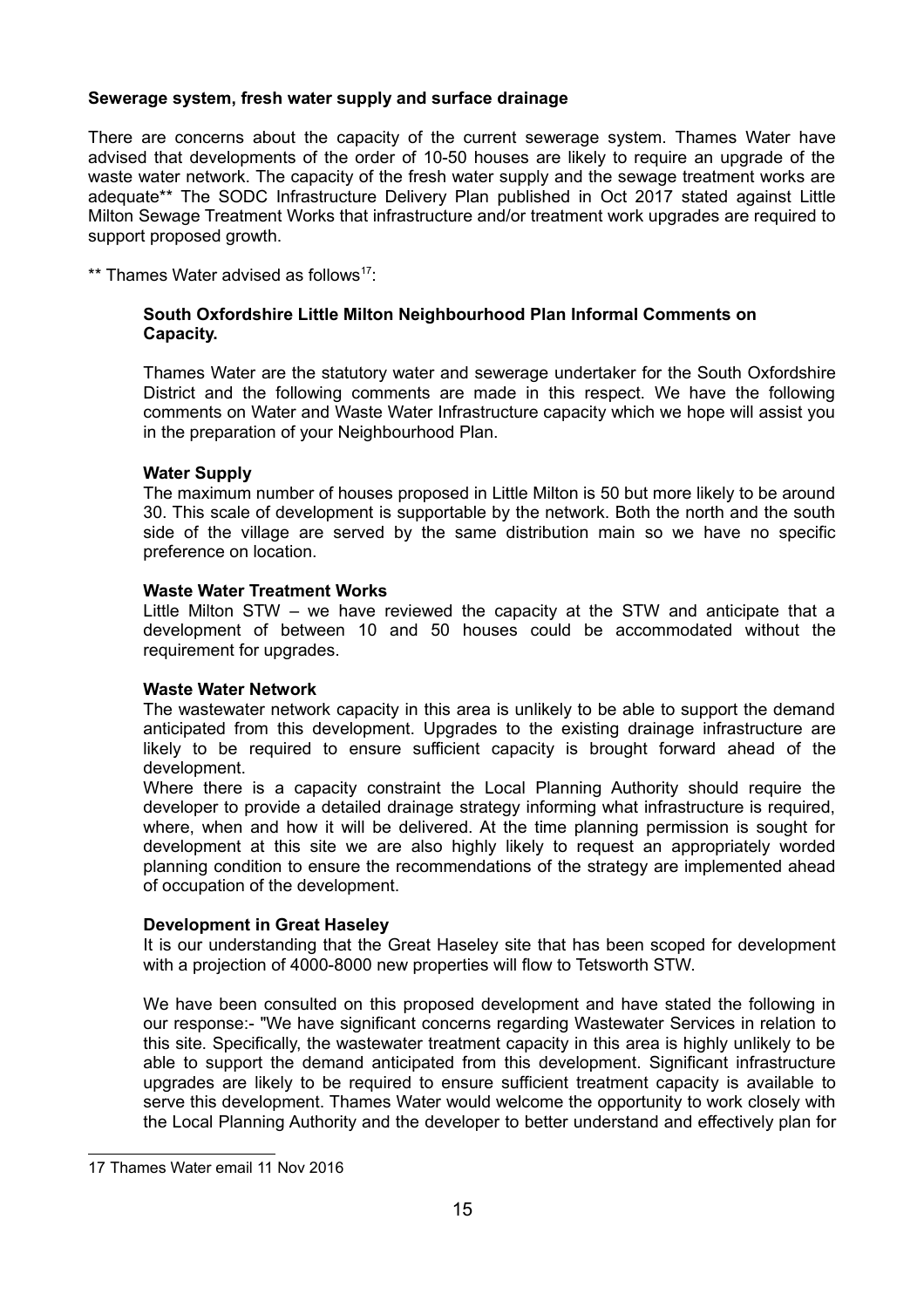the sewage treatment infrastructure needs required to serve this development. It is important not to under estimate the time required to deliver necessary infrastructure. For example: Sewage Treatment Works upgrades can take 18 months to 3 years to design and build. Implementing new technologies and the construction of a major treatment works extension or new treatment works could take up to ten years. At the time planning permission is sought for development at this site we are also highly likely to request an appropriately worded planning condition to ensure the infrastructure is in place ahead of occupation of the development".

#### **Other Capacity Considerations**

| Gas supply                | There is no mains gas in the village                                                                                                                                                                                                                                                                                                                                                                                                     |
|---------------------------|------------------------------------------------------------------------------------------------------------------------------------------------------------------------------------------------------------------------------------------------------------------------------------------------------------------------------------------------------------------------------------------------------------------------------------------|
| Doctor's surgery          | Has the capacity to absorb the population of 50 new houses <sup>18</sup> . However<br>the doctor's surgery provides services across a wide area and the<br>cumulative effect of a number of new developments, albeit small in<br>themselves, could be to exceed the capacity of the surgery to service<br>the total increased population. CIL and s106 contributions may be<br>required to support primary care services <sup>19</sup> . |
| Telephone system          | Service providers would respond to any additional demand                                                                                                                                                                                                                                                                                                                                                                                 |
| Electricity supply system | Service providers would respond to any additional demand                                                                                                                                                                                                                                                                                                                                                                                 |
| Roads                     | The current roads system has sufficient capacity                                                                                                                                                                                                                                                                                                                                                                                         |
| Parking                   | On street parking is a problem in certain parts of the village, and is<br>impracticable on the main road. Any new developments must provide<br>adequate parking.                                                                                                                                                                                                                                                                         |

## **SUMMARY – KEY ISSUES**

When drawing up development proposals for Little Milton, there are many inter-related factors to consider. The following key factors have been identified as being particularly relevant and will influence the sustainability of development proposals:

- 1. Further decline in the population of the village should be discouraged; a modest increase in the population of the village is desirable.
- 2. At the same time, a re-balancing of the population so as to increase the number of young adults in the village is also desirable.
- 3. A re-balancing of the housing stock more towards SHMA targets would be beneficial
- 4. Any developments which are designed for people who are unlikely to have the use of a car would be unsustainable. Examples include:
	- 1. Affordable housing for those those on low incomes who cannot afford to buy and run a car
	- 2. Housing or accommodation for the elderly who no longer drive
- 5. Protection of the environment must be a high priority
- 6. Significant development on Grade 1 or 2 agricultural land is unsustainable
- 7. Building in areas of medium to high flood risk is unsustainable
- 8. In terms of policies which aim to increase the number of houses and thus the population, the capacity of the sewerage system is a key consideration
- 9. If an increase in the number of houses is aimed at young families, it would be expected that the proportion of primary school children in the village would rise. The capacity of the

<span id="page-15-0"></span><sup>18</sup> Email Morland House Surgery 26 Sep 2016

<span id="page-15-1"></span><sup>19</sup> Oxfordshire CCG response to Reg 14 consultation 10 Jan 2018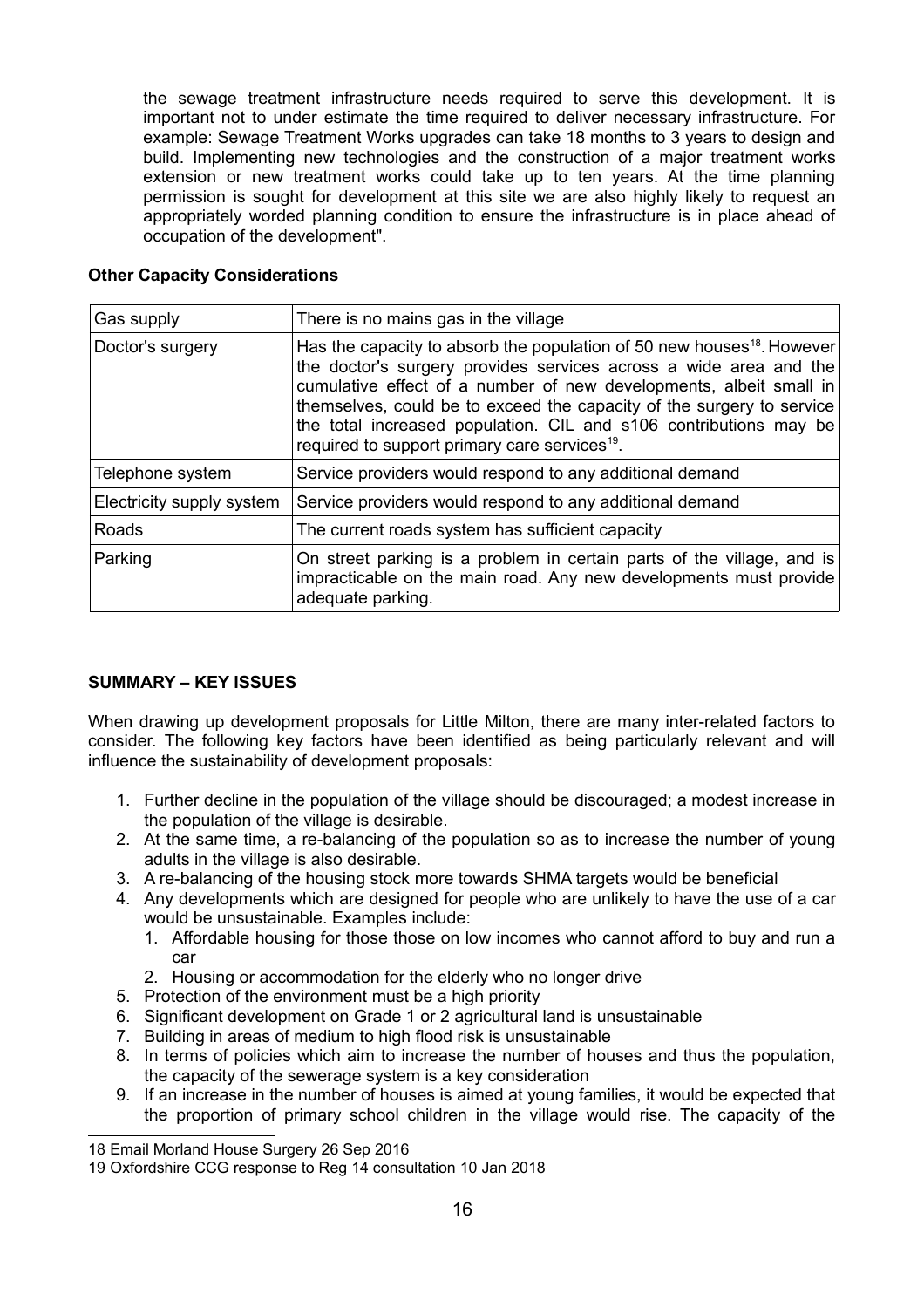village primary school would be an important consideration for any development over about 30 houses

10. If ever offered for redevelopment, housing development at Ditchend Farm is unsustainable; development for employment purposes would be sustainable

Little Milton Parish Council **Example 2018** Final Feb 2018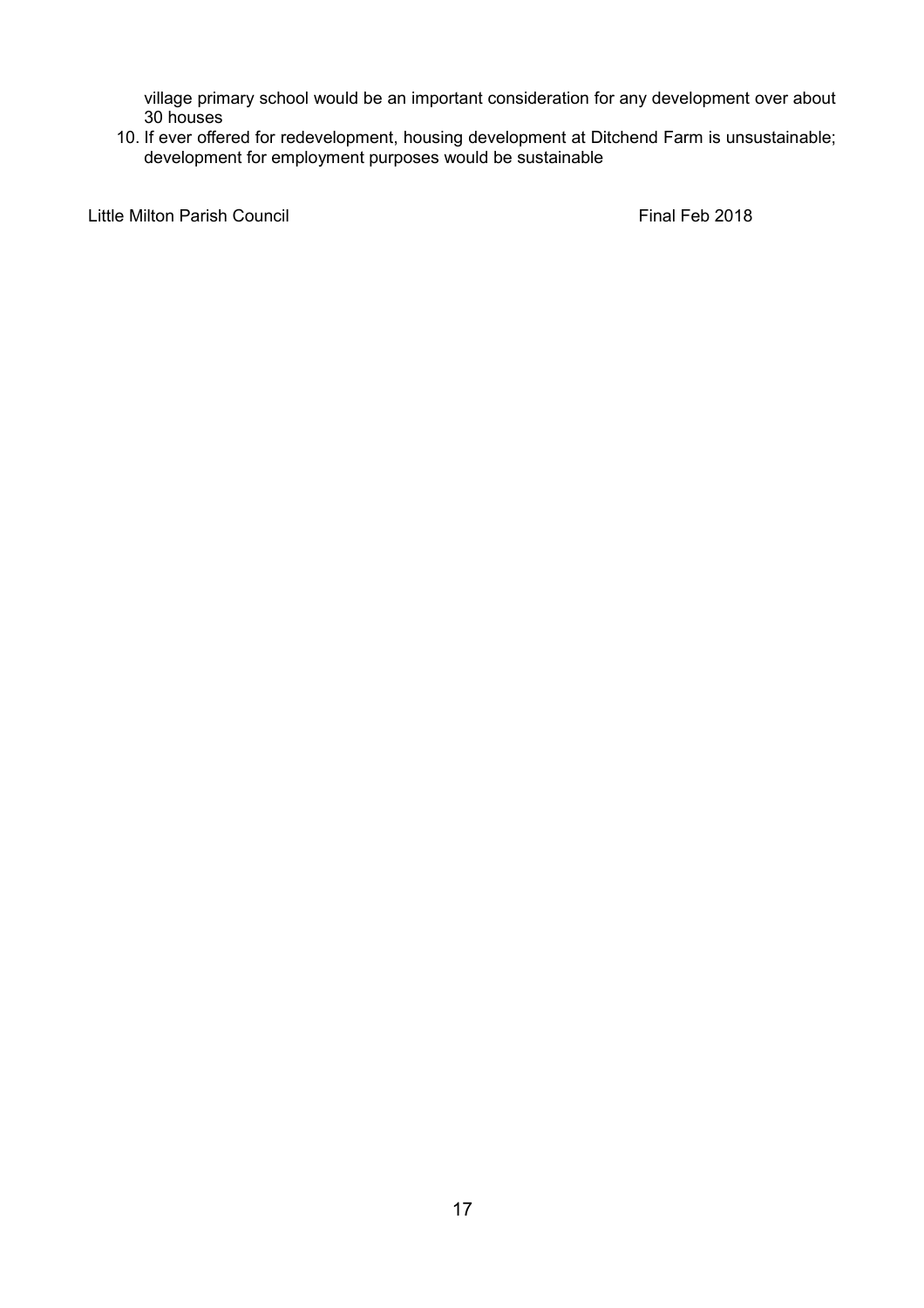# **ANNEX A**

## **Is there scope within a Neighbourhood Plan to improve our score within the settlement hierarchy assessment?**

Having looked at the 24 criteria in the 2011 assessment, the question then arises – is there any scope within a neighbourhood plan to enhance the village facilities or amenities?

|                                                                                                                                                                              | <b>Scope to</b><br>enhance? | <b>Scope</b>                                                                                 |
|------------------------------------------------------------------------------------------------------------------------------------------------------------------------------|-----------------------------|----------------------------------------------------------------------------------------------|
| Settlements that provide employment to 250 or<br>more people                                                                                                                 | <b>No</b>                   | Would need a business park or<br>similar                                                     |
| Secondary school                                                                                                                                                             | <b>No</b>                   | Village not big enough to justify                                                            |
| Doctors' surgery                                                                                                                                                             | <b>No</b>                   | Village not big enough to justify                                                            |
| Dentists' surgery                                                                                                                                                            | <b>No</b>                   | Village not big enough to justify                                                            |
| Leisure facility (indoor)                                                                                                                                                    | <b>No</b>                   | Village not big enough to justify                                                            |
| Supermarket or grocery store                                                                                                                                                 | <b>No</b>                   | Village not big enough to justify                                                            |
| 5-24 other retail services                                                                                                                                                   | <b>No</b>                   | Village not big enough to justify                                                            |
| Bank or building society                                                                                                                                                     | <b>No</b>                   | Village not big enough to justify                                                            |
| Pharmacy                                                                                                                                                                     | <b>No</b>                   | Village not big enough to justify                                                            |
| Population greater than 1,000 people                                                                                                                                         | <b>No</b>                   | Would mean doubling the size of<br>the village                                               |
| Hospital                                                                                                                                                                     | <b>No</b>                   |                                                                                              |
| Within 5 km of a larger service village or town<br>following a cycle network                                                                                                 | <b>No</b>                   | Recent work by the village's<br>cycle paths working group<br>showed this to be impracticable |
| Bus stop or train station with an hourly or more<br>frequent service to and from a town or city<br>centre                                                                    | <b>No</b>                   | Not without subsidising the<br>service, which is unaffordable                                |
| Bus stop with an hourly or more frequent<br>service and with a journey time of no more than<br>30 mins each way, to and from a hospital with A<br>+ E or Minor Injuries Unit | <b>No</b>                   | Not without subsidising the<br>service, which is unaffordable                                |

This review seems to indicate that our scoring is as good as can be achieved. This applies equally to the later 2016 assessment as follows.

| <sup> </sup> Facilities | 10 | Above average for a smaller village but, as above<br>table shows, little scope to expand  |
|-------------------------|----|-------------------------------------------------------------------------------------------|
| Population              |    | Indicating a small population, which itself is<br>determined largely by the housing stock |